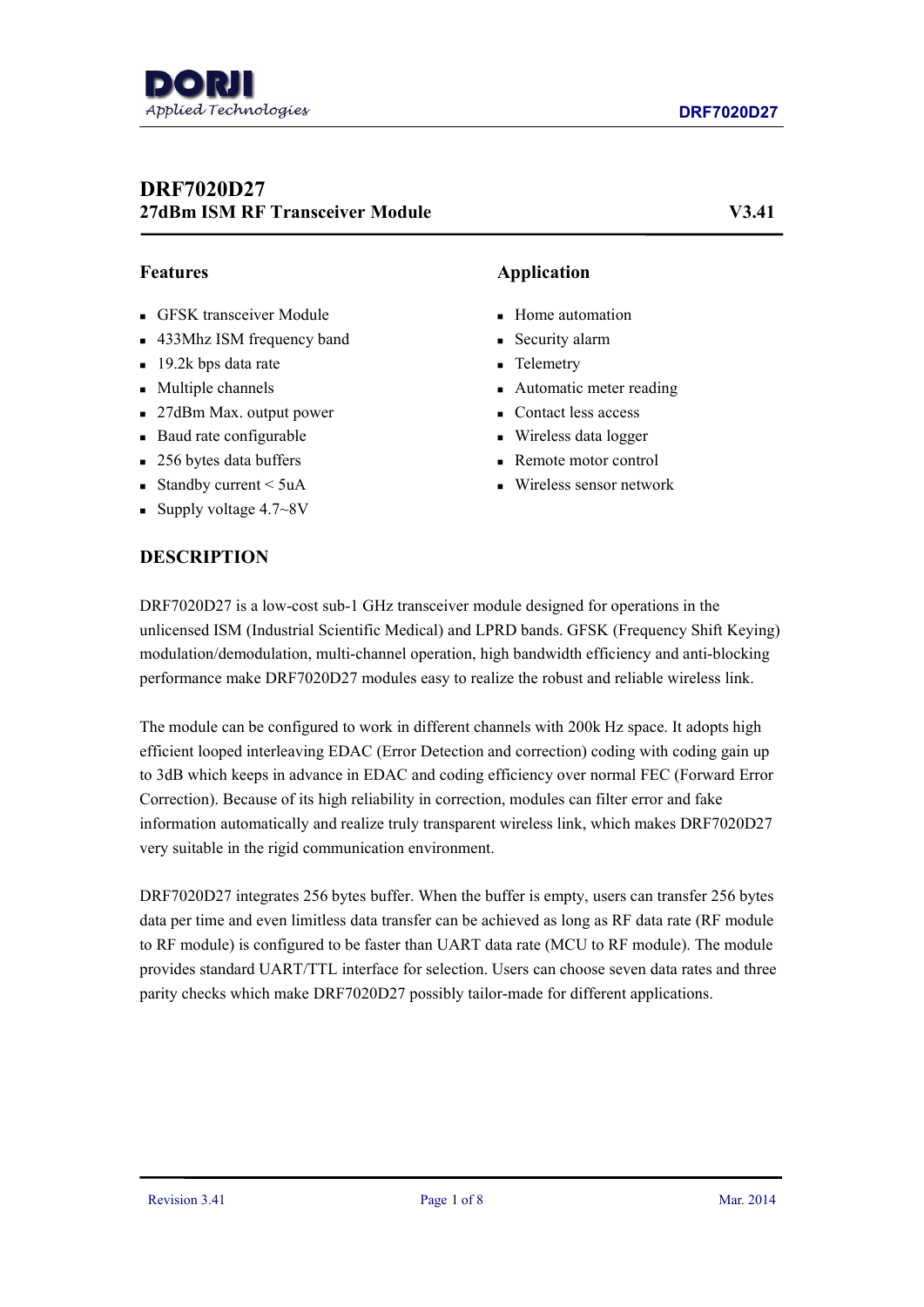# **PIN FUNCTIONS**

| <b>PIN</b>     | <b>Name</b> | <b>Function</b> | <b>Description</b>                    |
|----------------|-------------|-----------------|---------------------------------------|
| 1              | <b>GND</b>  | Ground          | Ground $(0V)$                         |
| 2              | <b>VCC</b>  | Power           | Power supply                          |
| 3              | EN          | Input           | Enable pin $(>1.6V)$ ;                |
| $\overline{4}$ | <b>RXD</b>  | Input           | UART input, TTL level                 |
| 5              | <b>TXD</b>  | Output          | UART output, TTL level                |
| 6              | B/RX        | Input           | RS485- or RS232 RX                    |
| 7              | A/TX        | Output          | RS485+ or RS232 TX                    |
| 8              | <b>SET</b>  | Input           | Parameter setting pin; Low: effective |
| 9              | NC          |                 | No connection                         |

## **Table 1 DRF7020D27 Pin functions**

# **ELECTRICAL SPECIFICATIONS**

| <b>Symbol</b>             | <b>Parameter (condition)</b>          | Min.             | Typ.        | Max.                      | <b>Units</b>            |
|---------------------------|---------------------------------------|------------------|-------------|---------------------------|-------------------------|
| $\ensuremath{\text{VCC}}$ | <b>Supply Voltage</b>                 | 4.7              |             | 8                         | $\ensuremath{\text{V}}$ |
| Temp                      | Operating temperature range           | $-30$            | 25          | 85                        | $\rm ^{\circ}C$         |
| RH                        | Operating relative humidity           | 10               |             | 90                        | $\frac{0}{0}$           |
| Freq                      | Frequency range                       | 418              |             | 455                       | MHz                     |
| FDEV                      | Modulation deviation                  |                  | 28.8        |                           | KHz                     |
| Mod                       | Modulation type                       |                  | <b>GFSK</b> |                           |                         |
| IDD                       | Receive mode                          |                  |             | 35                        | mA                      |
|                           | Transmit mode @ 27dBm                 |                  |             | 400                       | mA                      |
|                           | Sleep mode                            |                  |             | 5                         | uA                      |
| Pout                      | Output power                          |                  |             | 27                        | dBm                     |
| Sen.                      | Receiving sensitivity @9.6K bps       |                  | $-117$      |                           | dBm                     |
| <b>DRFSK</b>              | GFSK data rate                        | 2.4              | 9.6         | 19.2                      | Kbps                    |
| <b>DRIN</b>               | Interface data rate                   | 1.2              |             | 57.6                      | Kbps                    |
| <b>Ts</b>                 | Switching time                        |                  | 5           |                           | us                      |
| CHBW                      | Channel spacing                       |                  | 200         |                           | kHz                     |
| V <sub>IH</sub>           | Logic "1" input voltage               | $0.7*VCC$        |             | $\ensuremath{\text{VCC}}$ | $\ensuremath{\text{V}}$ |
| $V_{IL}$                  | Logic "0" input voltage               | $\mathbf{0}$     |             | $0.3*VCC$                 | V                       |
| V <sub>OH</sub>           | Logic "1" output voltage              | $0.7*Vec$        |             | Vcc                       | V                       |
| $\ensuremath{\text{Vol}}$ | Logic "0" output voltage              | $\boldsymbol{0}$ |             | $0.3*Vec$                 | V                       |
| IH                        | Logic "1" input current $(V_I = VDD)$ |                  |             | 20                        | uA                      |
| $\mathbf{I}$              | Logic "0" input current $(V_I = VSS)$ |                  |             | $-20$                     | uA                      |
| ZANT                      | Antenna Impedance                     |                  | 50          |                           |                         |

## **Table 2 DRF7020D27 Electrical Specifications**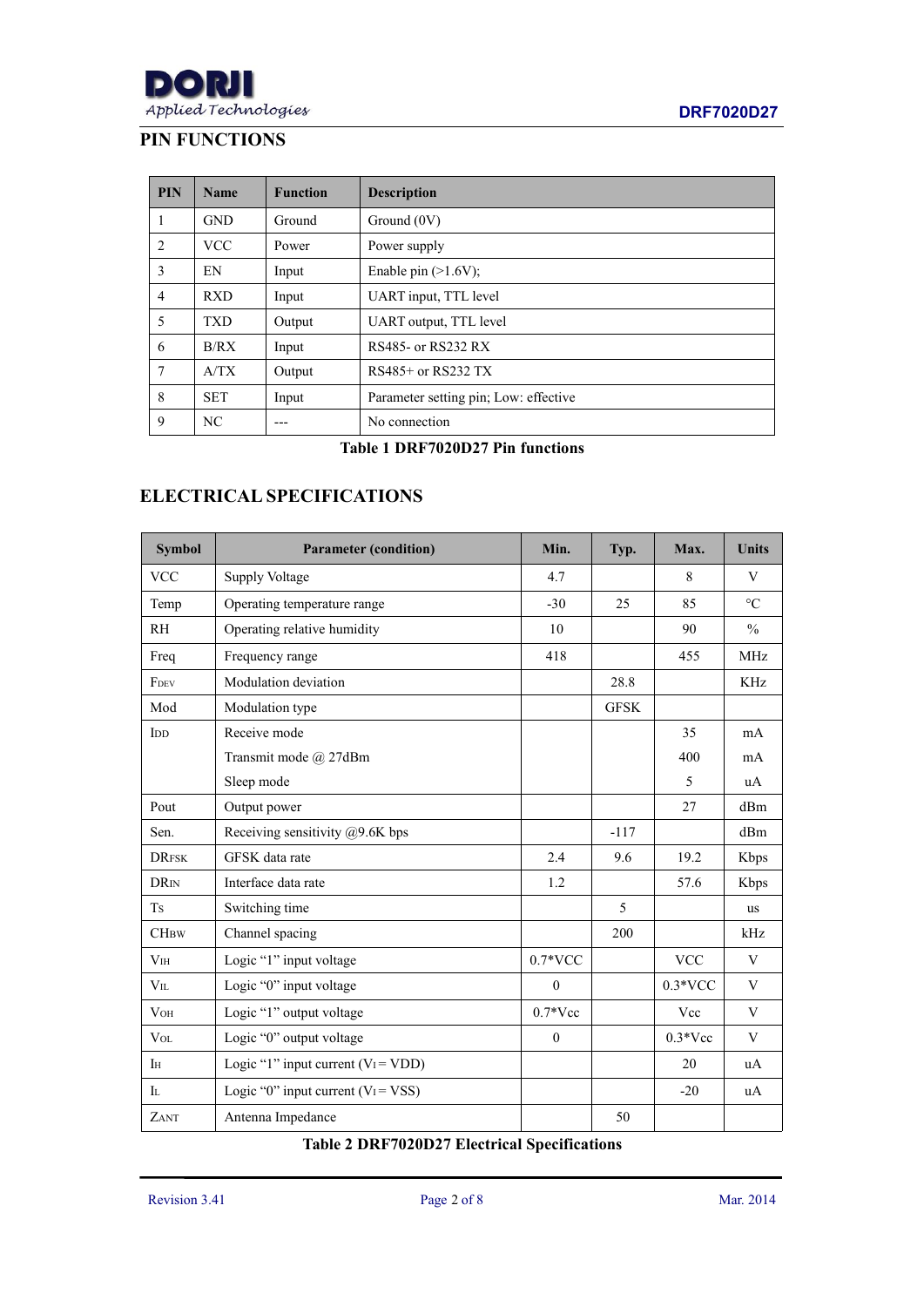

# **ABSOLUTE MAXIMUM RATINGS**

| <b>Symbol</b>   | <b>Parameter</b>    | Min.   | Max.      | <b>Units</b>    |
|-----------------|---------------------|--------|-----------|-----------------|
| Vcc             | Supply Voltage      | $-0.3$ |           |                 |
| $V_I$           | Input voltage       | $-0.3$ | $Vec+0.3$ |                 |
| Vo              | Output voltage      | $-0.3$ | $Vec+0.3$ |                 |
| T <sub>ST</sub> | Storage temperature | $-55$  | 125       | $\rm ^{\circ}C$ |

**Table 3 DRF7020D27 Maximum Ratings**

#### **Setting Parameters**

#### **1. Default Values**

| <b>Parameter</b> | Option                               | <b>Default Value</b> | Unit |
|------------------|--------------------------------------|----------------------|------|
| MCU data rate    | 1.2, 2.4, 4.8, 9.6, 19.2, 38.4, 57.6 | 9.6                  | Kbps |
| Parity Check     | No check, Even, Odd                  | No check             |      |
| Frequency        | $418MHz \sim 455MHz$ (1KHz per step) | 433.92               | MHz  |
| GFSK data rate   | 2.4, 4.8, 9.6, 19.2                  | 9.6                  | Kbps |
| Output Power     | $0 \sim 9$ levels                    | 9(27dBm)             |      |

| Table 4 DRF7020D27 Default Settings |  |
|-------------------------------------|--|
|-------------------------------------|--|

#### **2. Parameter Setting**

Users can configure the parameters (frequency, data rate, output power, etc.) of RF modules by PC or MCU.

 **BY PC.** The interface of DRF7020D27 is UART/TTL. If connecting it to PC, users need to use a TTL-to-RS232 level converter to transform the different levels. Dorji Applied Technologies also provides converter board for configuration.

Firstly users need to insert module into converter board and connect converter board to PC by cable, then open DORJI RF software. After that the status column of tool should display "Found Device". Users then can read/write the module. For more details, please check the operation manuals of converter boards on accessory page.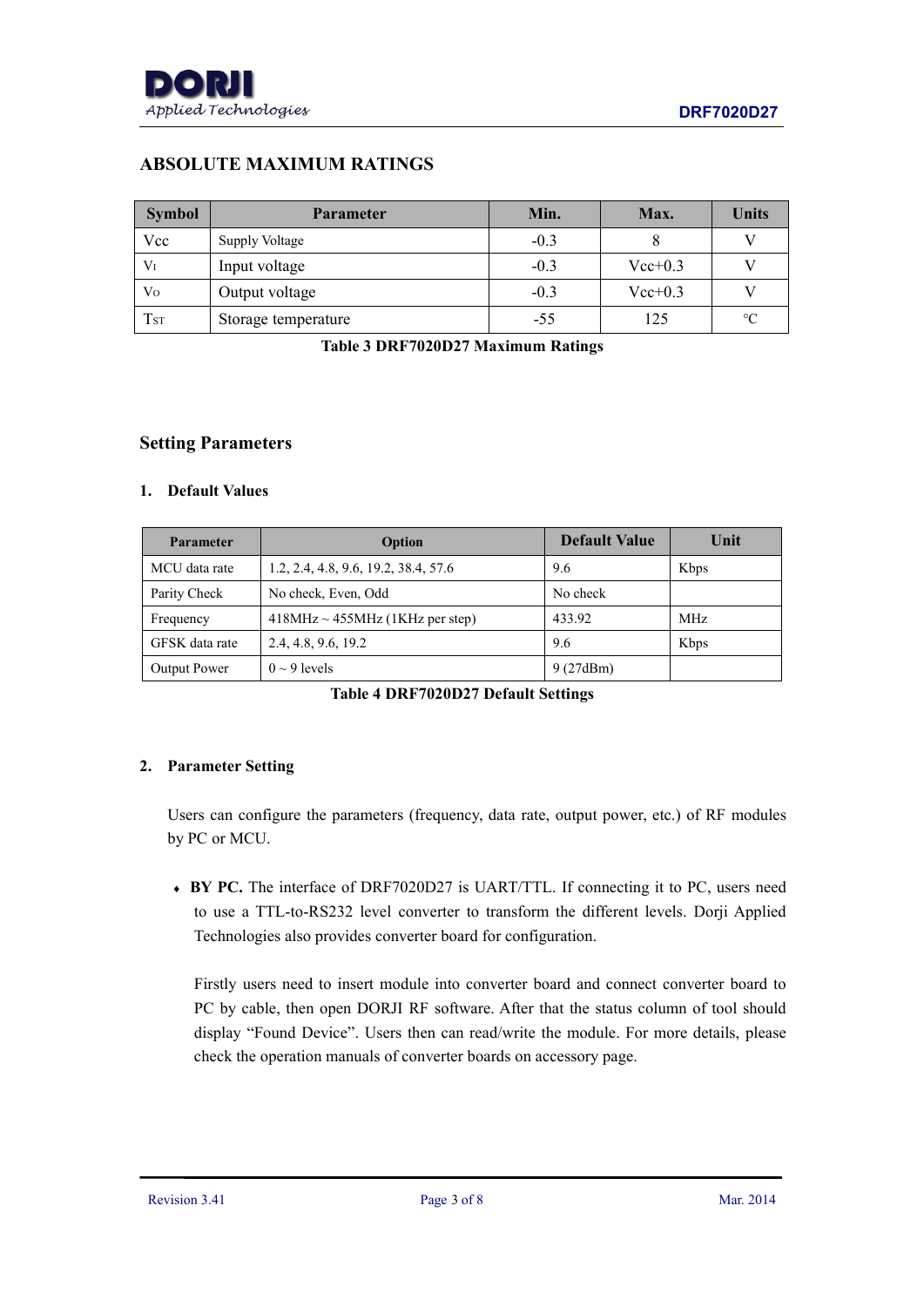



| <b>RF</b> Parameters |         | <b>Net Parameters</b>                                                |
|----------------------|---------|----------------------------------------------------------------------|
| <b>RF</b> frequency  | 433.920 | 12345<br><b>MHz</b><br>NET ID                                        |
| <b>RF TRx</b> rate   | 9600bps | NODE ID 123456789087<br>▾                                            |
| <b>RF</b> Power      | 9 (MAX) | AUTO ADD1                                                            |
| Series Parameters    |         |                                                                      |
| Series rate          | 9600bps | Series Parity Disable<br>$\vert \cdot \vert$<br>$\blacktriangledown$ |
|                      |         | AUTO Write Mode                                                      |
|                      |         |                                                                      |

#### **Figure 1: DORJI RF TOOL**

 **BY MCU**. The module can work normally 50ms (T1) after powering on. When configuring the module, users need to switch the SET pin to low and the module then enters into setting mode after 1mS or more (T2). It will use 9600 bps (data rate) and no parity check as default format to communicate.

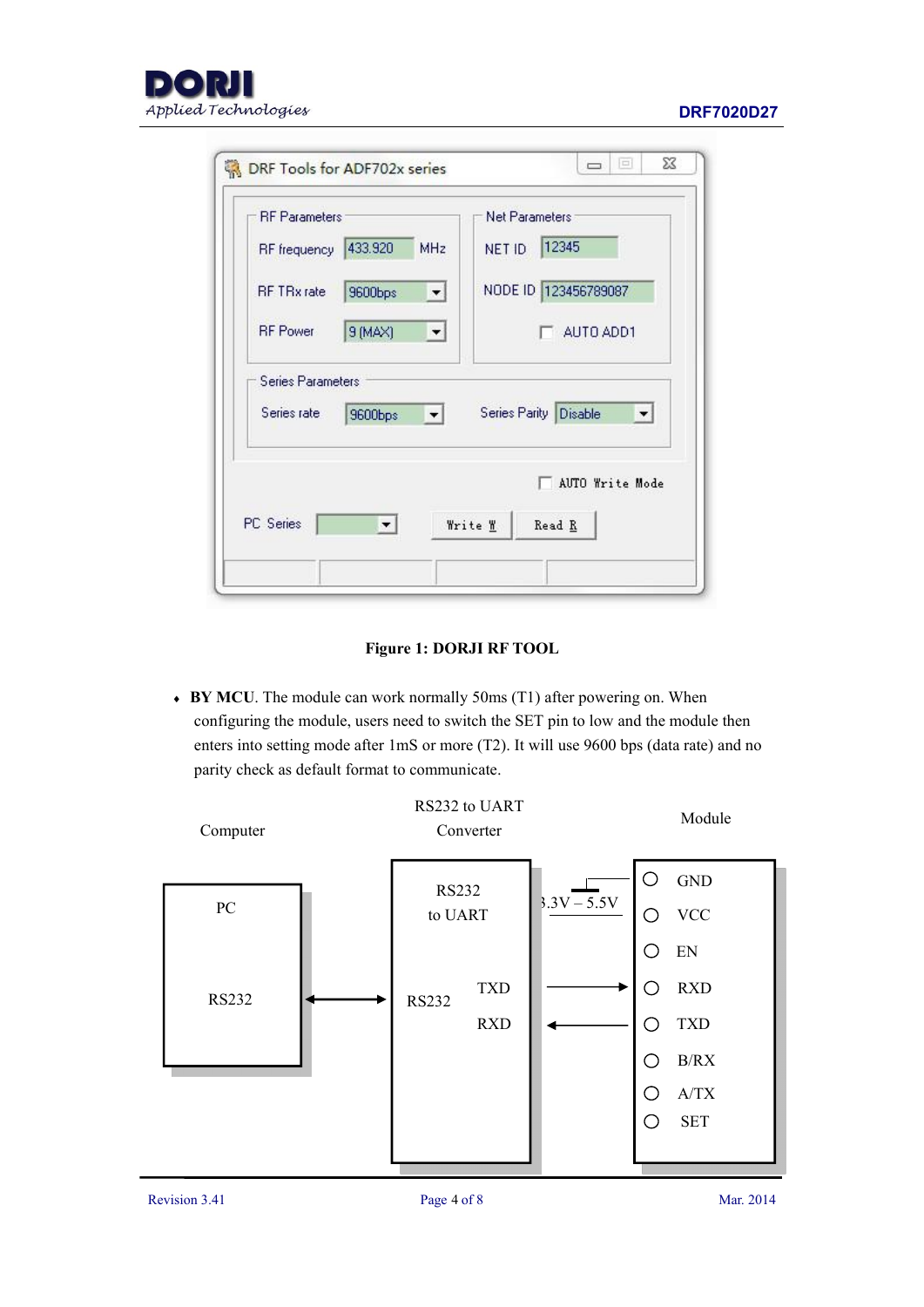#### **Figure 2: Connecting Diagram**

When a command is sent to the module through the RXD pin, the module will send back response information by TXD pin in 200mS after it verifies the command is correct. When users check out the parameters are successfully set from the response information, the SET pin can be set to high and the module will work with the new settings in 10mS (T4).

Please note that users only can send command once when the SET pin is configured to low. If users want to revise the parameters after a successful setting, users must configure SET pin to high and then set it into low in order to reconfigure the module. After 100ms (T4), the module will work with the new parameters.



**Figure 3: Timing Sequence for Setting Parameters**

The commands of DRF7020D27 are in ASCII format. The default configuring data rate is 9600 bps and no parity check is adopted. The command set include two commands: Read command and Write command.

**Read command:** RD↙

*Response (from module):* PARA\_Freq\_DRFSK\_PouT\_DRIN\_Parity∠

◆ Write command: WR\_ Freq\_DRFSK\_Pout\_DR<sub>IN\_P</sub>arity∠ *Response (from module):* PARA\_Freq\_DRFSK\_PouT\_DRIN\_Parity∠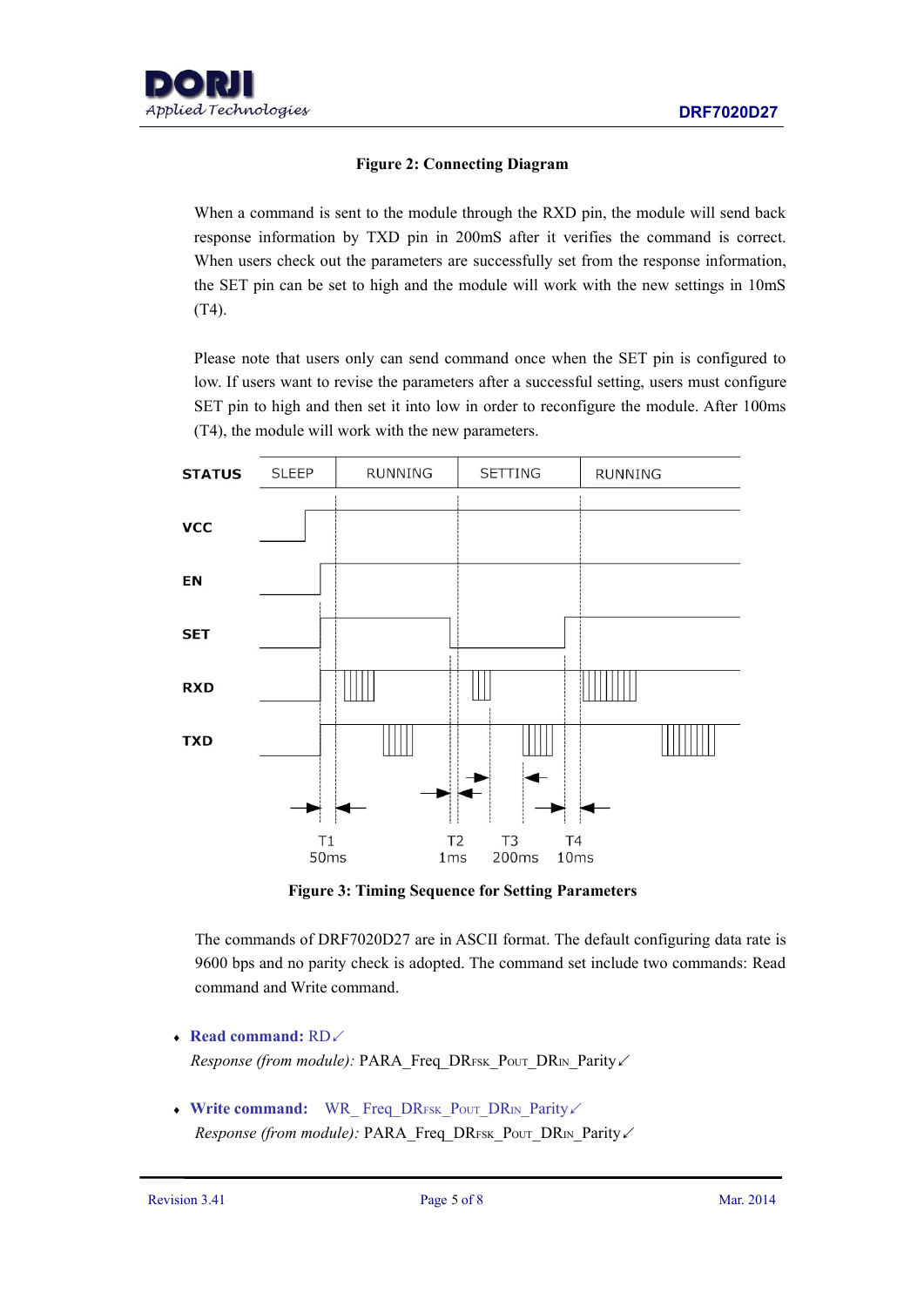| <b>Parameter</b> | Unit        | Length(Bytes) | <b>Explanation</b>                                        |
|------------------|-------------|---------------|-----------------------------------------------------------|
| Freq.            | KHz         | 3             | $433.92 MHz = 433920$                                     |
| <b>DRFSK</b>     | K bps       |               | 2400, 4800, 9600, 19200 bps equal to 1, 2, 3, 4           |
| <b>POUT</b>      | $\text{dB}$ |               | $0\sim9$ ; 0 refers to 6dBm and 9 for 27dBm               |
| <b>DRIN</b>      | Kbps        |               | 1.2, 2.4, 4.8, 9.6, 19.2, 38.4, 57.6 equal to 0, 1, 2, 3, |
|                  |             |               | 4, 5, 6                                                   |
| Parity           |             |               | 0: No parity; 1: Even parity; 2: Odd parity               |

**Table 5 DRF7020D27 Parameter Coding**

E.g. If the user wants to set the module work at Freq (433.92MHz), DR<sub>IN</sub> (1.2K bps), Pout (27 dBm), DRFSK (9.6k bps) and Parity (no parity), the command could be written as below:

| <b>Write Command:</b> | WR 433920 3 9 0 0                                                               |
|-----------------------|---------------------------------------------------------------------------------|
|                       | Corresponding HEX code: 0x57,0x52,0x20,0x34,0x33,0x33,0x39,0x32,0x30,0x20,0x33, |
|                       | $0x20,0x39,0x20,0x30,0x20,0x30,0x0D,0x0A$                                       |
| <b>Response:</b>      | PARA 433920 3 9 0 0                                                             |
|                       | Corresponding HEX code: 0x50,0x41,0x52,0x41,0x20,0x34,0x33,0x33,0x39,0x32,0x30, |
|                       | $0x20,0x33,0x20,0x39,0x20,0x30,0x20,0x30,0x0D,0x0A$                             |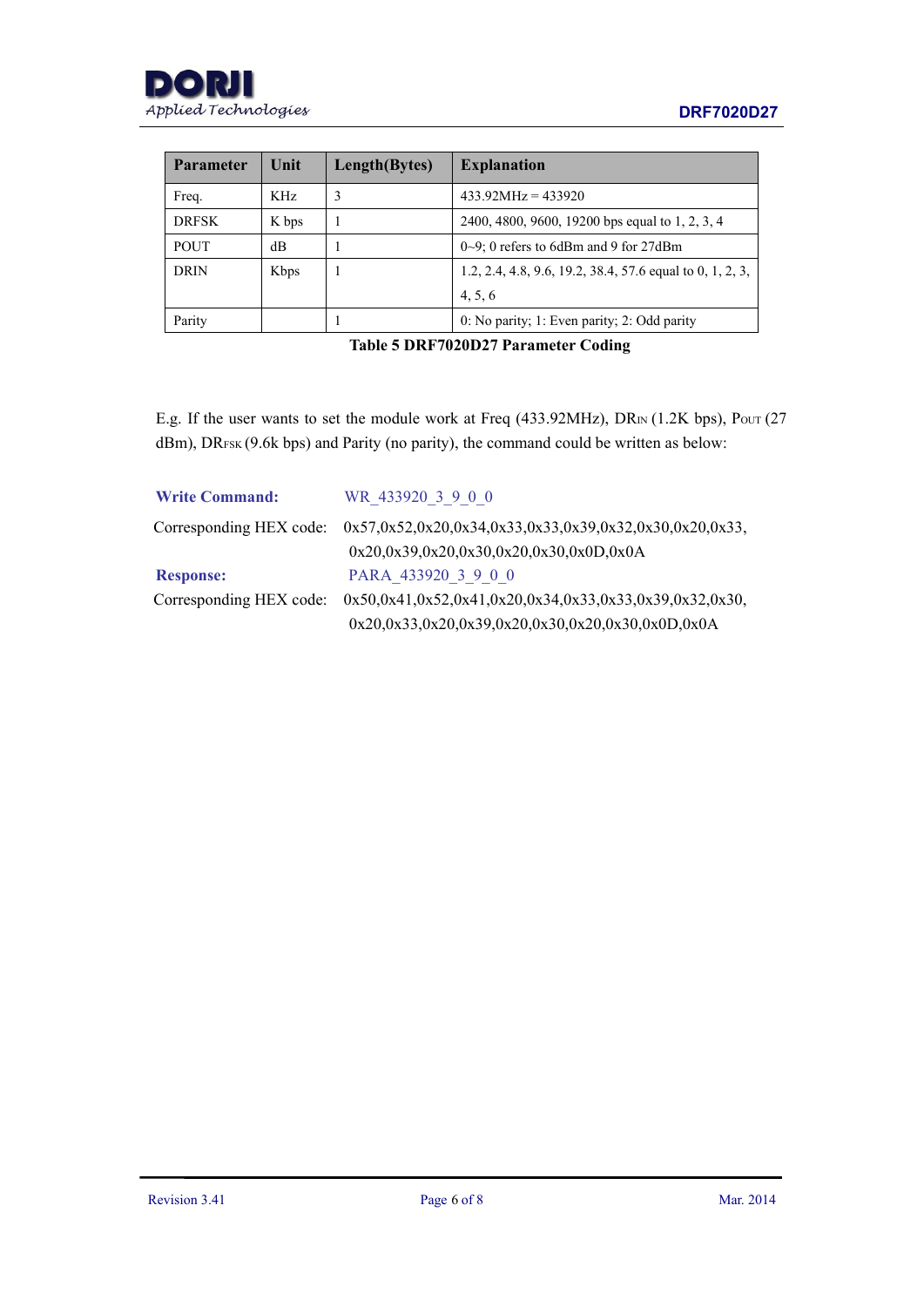

## **Mechanical Data**



**Figure 4: Mechanical Dimensions**

# **Ordering Information**

### **DRF 7020 D 27 — 043 A 1**

① ② ③ ④ ⑤ ⑥⑦

| <b>Num</b>     | <b>Symbol</b>   | Meaning                                  |
|----------------|-----------------|------------------------------------------|
| $\odot$        | RF module       | RF GFSK module                           |
| $\circled{2}$  | IC Type         | ADF7020                                  |
| $\circled{3}$  | Module Function | Data transmission                        |
| $\circled{4}$  | Power           | 27dBm output power                       |
| $\circledS$    | Freq. Band      | 043: 433MHz                              |
| $\circledcirc$ | Package         | DIP package with SMA connector           |
| $\circledcirc$ | Interface       | 1: RS232 interface<br>2: RS485 interface |

### **Table 6 Ordering information**